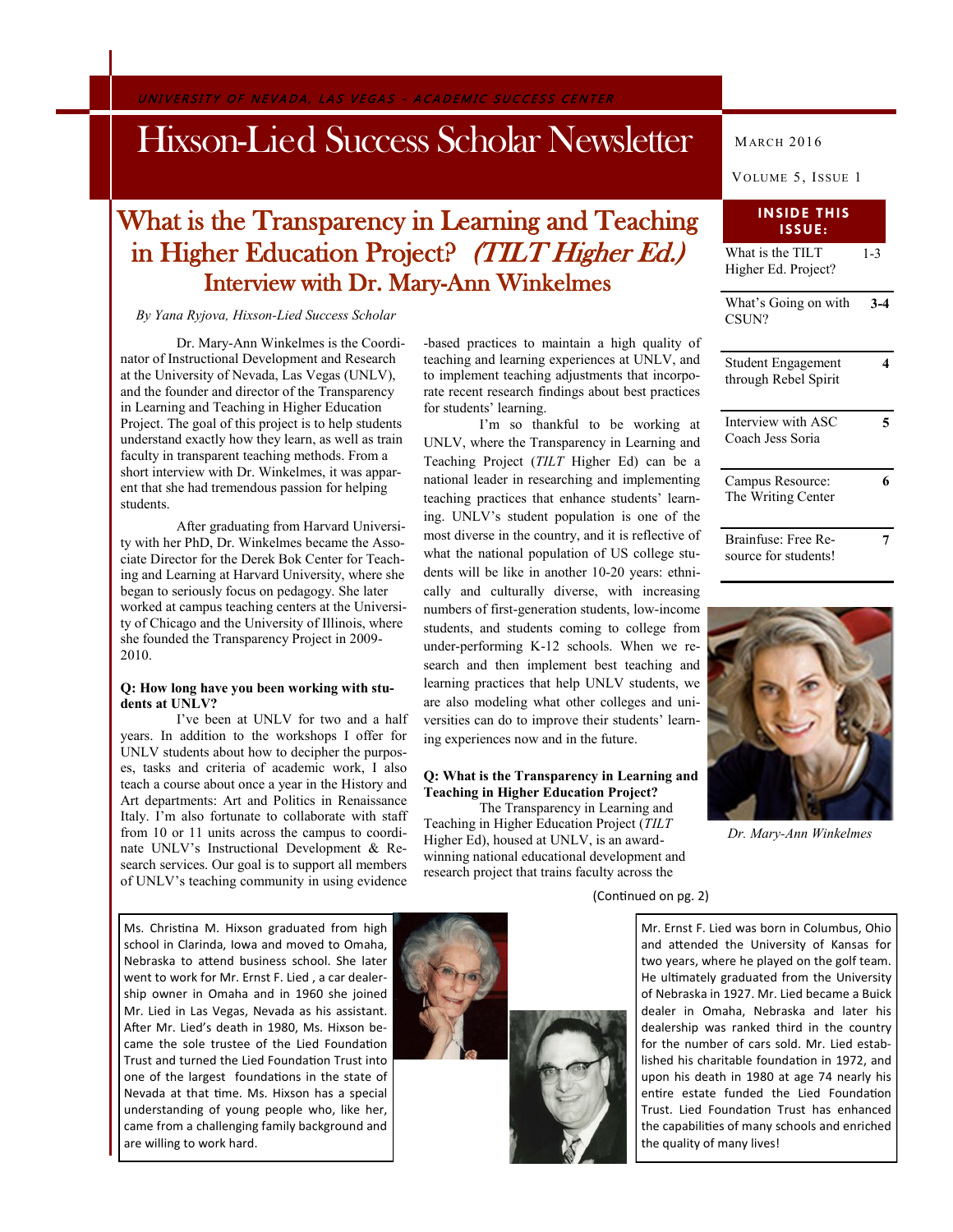## What is the TILT Higher Ed. Project? (Continued)

United States (and in several other countries) to implement transparent teaching methods that promote college students' success equitably. Last year, the Project partnered with the Association of American Colleges & Universities on a research project that involved 35 faculty and 1800 students at 7 Minority-Serving Institutions (MSI's) across the country. That project identified transparent assignment design as an easily replicable teaching method that produces learning benefits already linked with students' success (Winkelmes, et



al., *Peer Review,* Winter/Spring 2016). Transparency around the purposes, tasks and criteria for academic work demonstrably enhanced the success of students in multiple ways at statistically significant levels, with even greater benefits for first-generation, lowincome, and underrepresented college students.

Since that 2014-2015 study, the project's impact on teaching practice and college student learning outcomes has been the subject of scholarly publications as well as news articles – some of them written by UNLV faculty and staff (listed here under ["Publications" and "News": http://www.unlv.edu/provost/](file:///C:/Users/Testing/Documents/Academic%20Transitions%20GA/Spring%202016/Mar%202016/listed%20here%20under%20“Publications”%20and%20“News”:%20http:/www.unlv.edu/provost/teachingandlearning).) [teachingandlearning\).](file:///C:/Users/Testing/Documents/Academic%20Transitions%20GA/Spring%202016/Mar%202016/listed%20here%20under%20“Publications”%20and%20“News”:%20http:/www.unlv.edu/provost/teachingandlearning).) A front page feature length article in the *Chronicle of Higher Education* (Berrett, September 21, 2015) drew further attention, and now there are two national networks of education researchers who want to join UNLV's *TILT* Higher Education research team. We hear every week from new potential collaborators and from faculty at other colleges and universities who want to learn about transparent assignment design!

### **Q: What is the goal of this project for students and faculty?**

The overall goal is to improve college learning and teaching experiences for the benefit of students and faculty. To reach that goal, we encourage students and faculty to engage in class-time discussion explicitly about *how* students are learning what they are learning in a course or a class meeting or an assignment, and *why* teachers have chosen to construct the learning experience in particular ways. Specifically, students and faculty can discuss the *purpose* of an assignment or course in a major (what knowledge will students gain from doing an assignment or taking a course, what skills will they practice, and how that knowledge and those skills matter to students' lives in contexts outside the course or the assignment); the tasks involved and how to approach them; and the criteria for success (how can students be sure they are working efficiently and effectively, and do they have multiple, annotated, varied examples of what excellent work looks like).

The *TILT* Higher Ed Project's transparency framework (purpose, task, criteria) is a socially just pedagogical approach.

Some students in the US arrive at college already knowing how to figure out the purposes, tasks and criteria for their academic work – at the level of a single assignment, or a course or a major. But most students don't start college with that kind of knowledge. This leads to serious inequities in students' educational experiences in college. Our federal, state, and academic leaders have done well to provide greater access for more students to higher education. But once students get to college, there are great inequities in their educational experiences. Faculty and instructors, advisors and administrators alike can adopt a transparent framework to clarify the purposes, tasks, and criteria of academic work for *all* students – not just those few whose prior experiences allow them to figure it out on their own. This offers students more equitable opportunities to succeed with their academic work.

### **Q: How has this project impacted student learning?**

At UNLV, students in courses that offer greater transparency report greater confidence in their ability to succeed in school than their peers who have experienced less transparency. Such confidence can lead to greater persistence and higher completion rates (according to the research studies cited below in the journal *Science* and elsewhere). Students in more transparent courses here report a greater mastery of skills that employers (in national employer surveys) value the most – like communication and evaluation skills, and collaborating with others to weigh information from various sources to address complex problems. UNLV faculty who are implementing the transparency framework (including David E. Copeland, Ed Jorgensen, Alison Sloat, Anna Smedley, Peter Pizor, Katharine Johnson, and Sharon Jalene) published an article about the benefits they have noticed: higher quality of students' work, higher quality of

# Higher Ed Transparency in Learning and Teaching

their own teaching, fewer last-minute questions from students, and fewer disagreement about grades (["Benefits \(some unex](http://www.unlv.edu/sites/default/files/page_files/164/NTLF24_4_WOL.pdf)[pected\) of Transparent Assignment Design"](http://www.unlv.edu/sites/default/files/page_files/164/NTLF24_4_WOL.pdf) http:// www.unlv.edu/provost/teachingandlearning).

Beyond UNLV, in the 2014-2015 national study, the impact on students' learning is exciting, too. Students who received more transparency reported gains in three areas that are important predictors of students' success: *academic confidence, sense of belonging, and awareness that they are mastering the skills that employers value most when hiring*. While the benefits for all students in the aggregate who received more transparency were statistically significant, the benefits for first-generation, low-income and underrepresented students were greater, with a medium-to-large sized magnitude of effect. Important studies have already connected academic confidence and sense of belonging with students' greater persistence and higher grades [\(Walton and Cohen 2011,](http://science.sciencemag.org/content/331/6023/1447) [Aronson et al 2001,](http://www.foothill.edu/attach/1474/views_of_intelligence.pdf) [Paunesku et al](http://pss.sagepub.com/content/26/6/784)  [2015\)](http://pss.sagepub.com/content/26/6/784)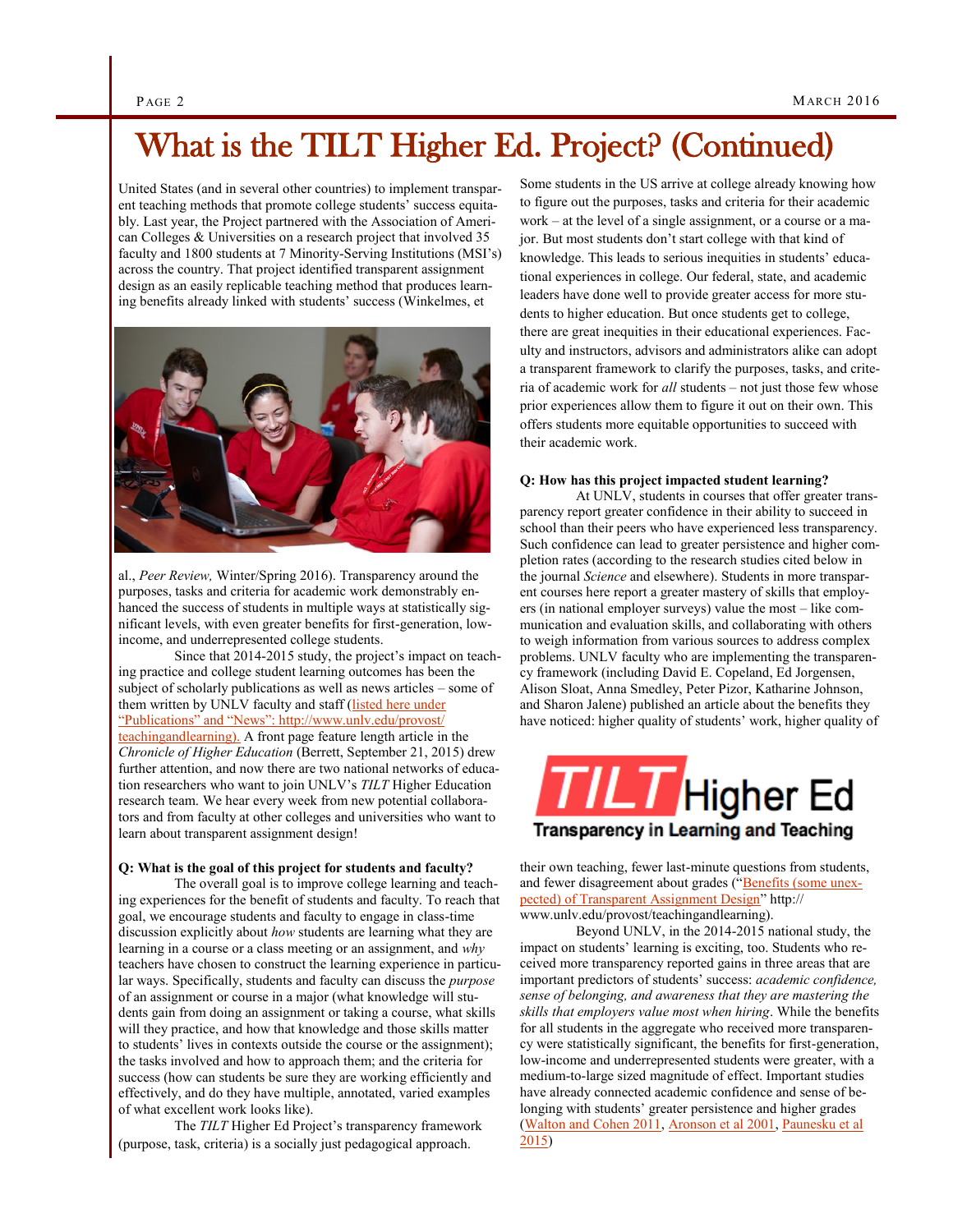# What is the TILT Higher Ed. Project? (Continued)

## **Q: What is your favorite part of your work?**

I love working with colleagues who are students and faculty and staff in this great educational community at UNLV. These colleagues are motivated, interesting, innovative collaborators. I enjoy traveling to campuses around the country, too, to share and observe how our best transparent teaching practices at UNLV can be helpful in other contexts. It's rewarding to see how our UNLV contributions around researching and implementing transparent teaching practices can benefit students' learning experiences across the US.

### **Q: Do you have any advice for UNLV students?**

Yes! If you have a good understanding of the purposes, tasks, and criteria for your academic work *before* you start working on an assignment or project, your success will be significantly greater than if you aren't sure about the purpose, task, or criteria of success for your work. We teachers usually have very good

## What's Going on with CSUN?

## *By Joel Jimenez Vargas, Hixson-Lied Success Scholar*

If you are a UNLV student and have been around campus for some time, there is a very high chance that you have heard something about CSUN. There are events organized by CSUN, scholarships offered through CSUN, and lots of other things organized by them, but who are they and why do we always hear about them? Well, CSUN stands for Consolidated Students of the University of Nevada, Las Vegas. They are the student government at UNLV, representing thousands of students that attend the university.

To have a better understanding of what CSUN does and who they are, I decided to contact someone who has be involved with the student government. I reached out to Vladislav Zhitny, a senator for the College of Science from 2012 to 2014 and the Student Body Senate President for the 2014-15 school year. To begin our conversation, Vladislav gave me an overall background of the student government; from the time it was founded to where it is now. One of the things that I found very interesting is the way in which the student government is funded. Vladislav explained to me how "all students pay about \$1.97 per credit that



goes to CSUN" and all that money added up gives CSUN about a "1.5 million dollar annual budget." This money is used for a vast variety of things, including events and scholarships.

CSUN is one of the major contributors to most of the events that happen on campus. From the "Party in the Pida" to concerts, CSUN contributes in some part to those events. When I asked Vlad what are some of the things that CSUN does, he immediately said, "help student organizations and bring events to campus." All student organizations need assistance, and the student government is a significant part of that assistance. They help student organizations "recruit members, provide music, food, and reasons for how we design your class activities or labs, takehome projects or assignments. Help us make those reasons transparently clear to you! We would prefer that you spend your time doing what we intended – instead of aimlessly guessing about how you should proceed, or wondering what important academic and professional skills you are practicing by doing our assignments. When you can focus your working time effectively, the quality of your work will be higher and we will know that we taught you well. Please use the Transparent Assignment Template, which can be found at [https://](https://www.unlv.edu/sites/default/files/page_files/27/Transparent-Assgt-Template.pdf) [www.unlv.edu/sites/default/files/page\\_files/27/Transparent](https://www.unlv.edu/sites/default/files/page_files/27/Transparent-Assgt-Template.pdf)-Assgt-[Template.pdf,](https://www.unlv.edu/sites/default/files/page_files/27/Transparent-Assgt-Template.pdf) to help you frame good questions for your teachers about the purposes, tasks, and criteria for your academic work.

Source: (M. Winkelmes, Personal Communication, February, 2015).



[\(http://www.cogic.org/iyd/2015/02/20/2015](http://www.cogic.org/iyd/2015/02/20/2015-iyd-scholarship/)-iyd-scholarship/)

many other things." One of the biggest events CSUN has contributed in was the Victoria's Secret Pink concert with Iggy Azalea. Although the event was organized by UNLV and Victoria Secret, CSUN was a vital part of the advertisement process that helped UNLV win the concert. The student government is a big part of most of the events that happen on campus, and as Vladislav said, "without them life wouldn't be as interesting on campus."

Scholarships are another of the major resources CSUN provides. Every year, the student government distributes \$200,000 in scholarships and grants. Vladislav was the Chairman of the Scholarships Committee and he shared some very interesting insight. When he was in office, "only 60 applications" were submitted for the \$200,000 worth of scholarships; lots of money went to waste because of the lack of student interest. However, during his time in office and with the help of many members of CSUN, they were able to increase that number to "about 600 students applying to the



*(https://www.youtube.com/watch?v=UAlIDsYd0TU)*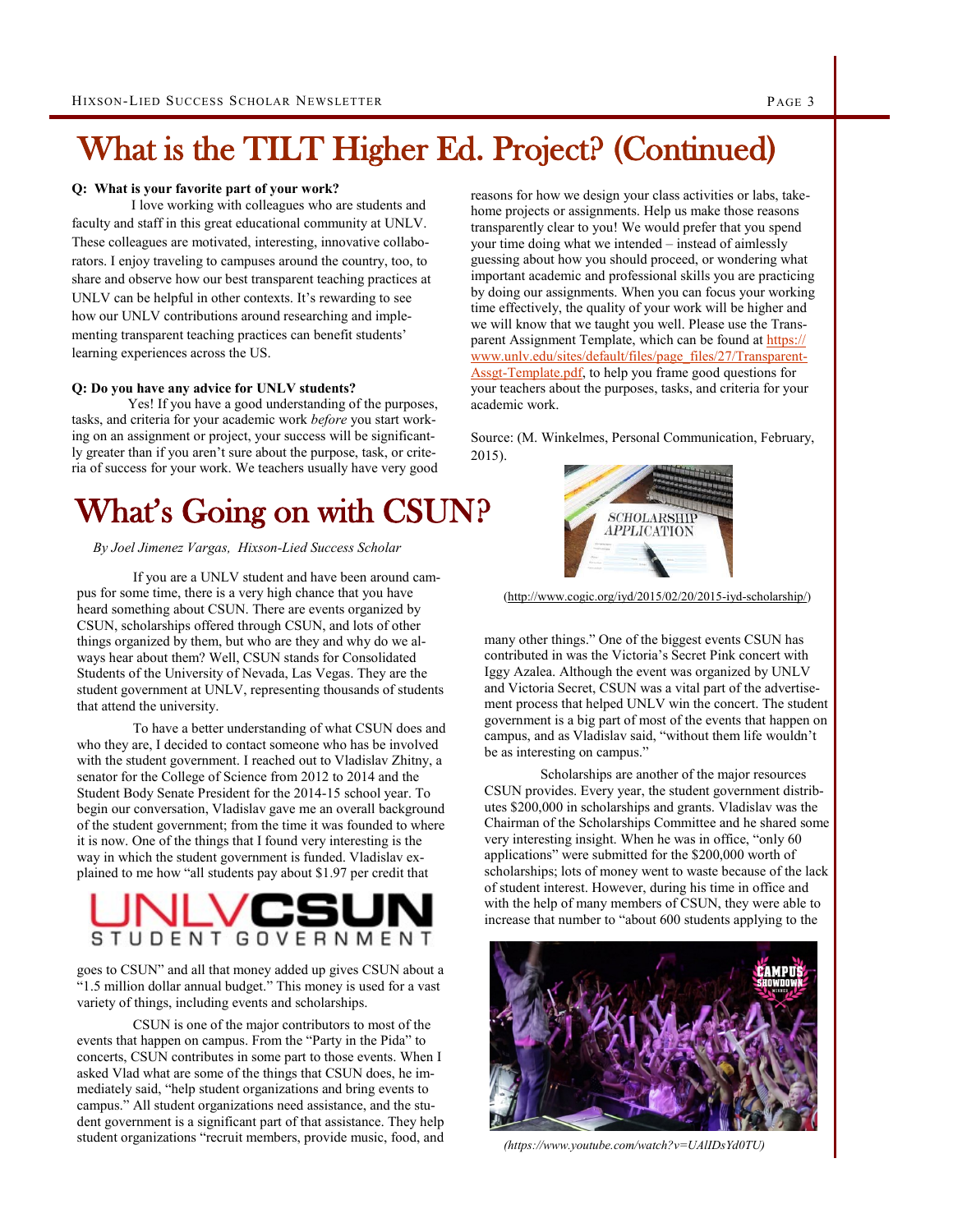## What's Going on with CSUN? (Continued)

scholarships." This was a major accomplishment as more students are aware of the resources available to them and using them to help them afford their way through college.

 To end our conversation, Vladislav told me a little bit about his experience with CSUN. "Being in student government is a really good life experience," Vladislav said. "Being part of CSUN teaches you many life skills. It teaches you how to network, and it teaches you how to negotiate to get the best possible outcome." If a student is interested in being part of CSUN, Vladislav

shared that the best way to get started is to "talk to your senator or the Student Body President" as they can give you a broad overview of how it works and begin to introduce you to the student government. CSUN offices are located on the third floor of the Student Union, and next time you participate in an event or see something different on campus, remember that CSUN was most likely part of it.

Source: (V. Zhitny, Personal Communication, February, 2015).

## Student Engagement through Rebel Spirit

*By Jeanne Soriano, Hixson-Lied Success Scholar*

Getting involved can be as easy as attending campus sport events! The University of Nevada, Las Vegas offers a variety of athletic programs for students. This means various, on-going sporting events throughout the school year. For this spring semester, UNLV has many home games students can attend. The sports active this semester include:

- Men's Golf
- Men's Basketball
- Men's Tennis
- Women's Golf
- Women's Basketball
- Women's Tennis
- Women's Track
- Softball
- Swimming & Diving

Attending UNLV's sporting games is not only fun and engaging, but it also allows students to support fellow schoolmates. On top of that, students participate in generating school spirit which is just as involving as being part of a club. School spirit is important to universities such as UNLV. It allows students to engage and learn UNLV's sport traditions.



I have attended numerous sporting events this school year. My first two years at UNLV, I never even thought about going to sport events because I thought they would be boring since I don't watch sports. When I decided to attend a volleyball game last fall for extra credit, I realized how much fun and engaging sport events were. I automatically had a sense of school spirit and what it felt like to truly support my fellow schoolmates.

UNLV athletics is a major part of our university and students should attend at least one game before they graduate. It is the easiest, fun, *and* cheapest way for students to get involved at school regardless of how busy they are. UNLV has such a large variety of sport events that students can choose to attend for *free*. Students wanting to attend big games, such as basketball, should expect a lot of noise and large crowds. For any game, big or small, students should still expect lots of school spirit from family members, other students, and staff that attend. Regardless of the sport, students should expect an enjoyable, fulfilling, and truly engaging experience.



- For information about UNLV's athletic program and sporting events, please visit www.unlvrebels.com
- For ticketing information, please visit www.unlvtickets.com/athletics.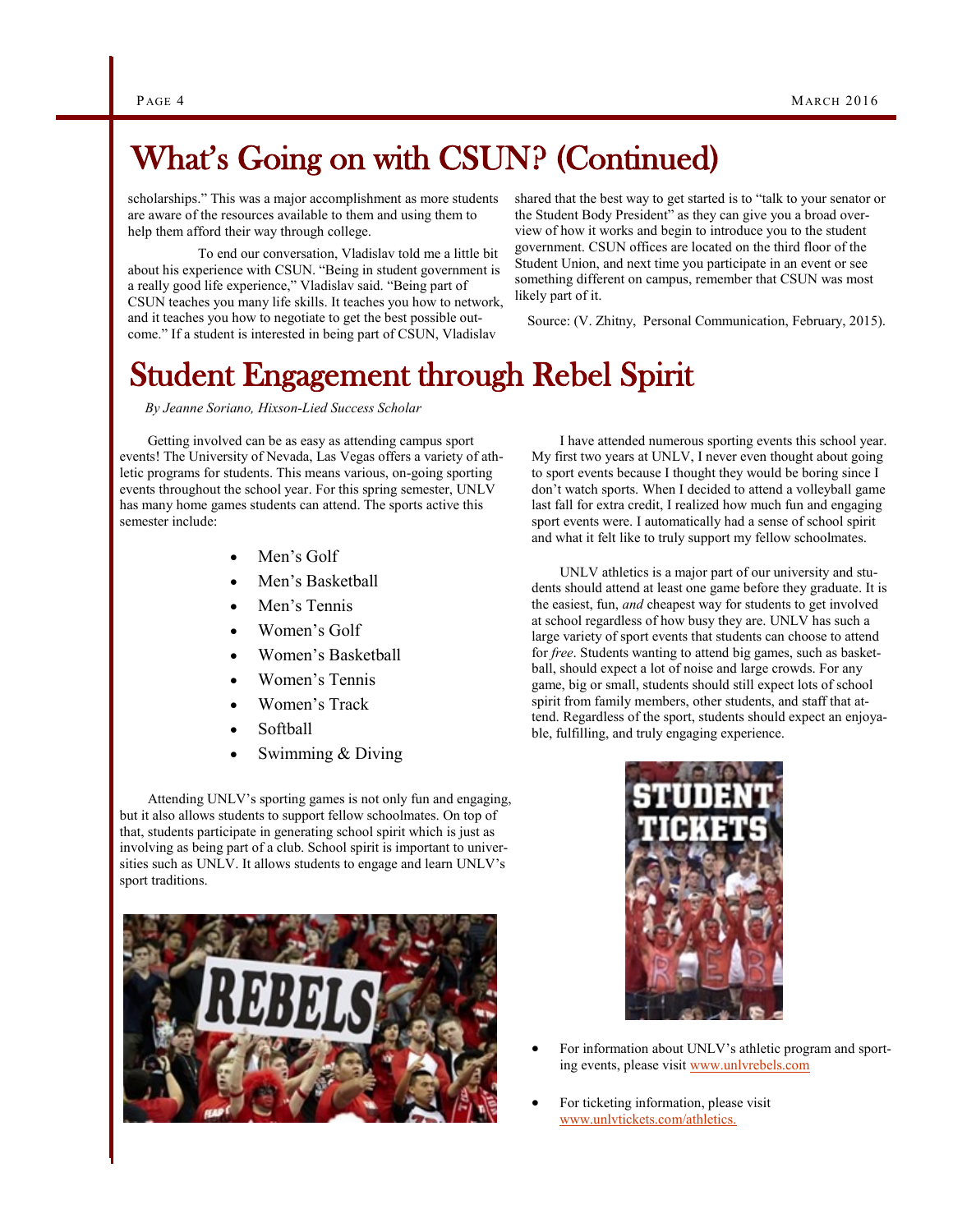## Interview with Academic Success Coach Jess Soria

*By Victoria Mitchell, Hixson-Lied Success Scholar*

Jessica Soria comes to UNLV with an extensive educational background and a range of experiences that she uses to offer advice to the students that she coaches. An interview with Jess regarding her position as a coach is highlighted below.



*Jess Soria, ASC Coach* 

### **Q: Where is the Coaching Spot located?**

The Coaching Spot is located on the second floor of SSC-A room 254. It is right next to the Women's Center. The seating is similar to that of a casual coffee-shop, which makes students feel comfortable. This design takes away the pressure that students may experience in a setting where the coach is on one side of a long desk and the student is on the other. If topics do get too personal for this open atmosphere, there is a private room available for use in the coaching spot. If topics do get too personal for this open atmosphere, there is a private room available for use in the coaching spot.

### **Q: What does your role as a coach entail?**

We know what coaches do, but Jess has a special take on the role of a coach. She really likes to use the first semester to help students navigate campus, learn best practices for study skills, time management, note taking, and so on. She likes to use the second semester to be reflective on what works best for each student. She enjoys hearing her students' personal reflections about what worked last semester and what didn't. Reflection is vital to coaching, otherwise students would just be getting information overload without ever being able to analyze what is truly working for them.

### **Q: What kind of topics can a student expect to cover during an appointment?**

Typical topics covered in a coaching appointment include time management, study skills, overcoming bad habits such as procrastination, high school to college transitions and differences, stress management including not only academic, but also personal stressors. The coaches know that life still happens while you are in college, and it is important to find a way to deal with and manage those situations. Jess makes sure to participate in follow up discussions with her students on how things are going for them. She likes to call what she does "college life" coaching, because she helps students balance being a college student with the stressors they face in daily life.

### **Q: How can students use/benefit from coaching?**

What makes coaching different is that the coaches are all highly-trained graduate students, who have gone through and are going through many of the same things their students are experiencing now. Jess likes to make sure that what she is discussing with a student makes sense to them. She always likes to get their opinions on whether they think a worksheet will work or drawing out a weekly schedule is beneficial. She is open to her students voicing their opinion and saying "No" if they don't like something. She does not want to send her student's home with tasks that they will not find useful. Jess really values the one-on-one interaction she has with students and she enjoys finding a way to say things in a way that her students will understand. For example, when working with students who enjoy playing sports, she uses sports analogies to explain academic concepts. Her students find this dialogue helpful since they can understand and relate to what Jess is sharing.

### **Q: How can students make an appointment? What are the hours for drop-ins?**

Students who were admitted via alternative admission criteria, as well as Hixson-Lied Success Scholars, are assigned a coach at the beginning of each fall semester. Students who do not have a coach already and would like one are welcome to fill out the online coach request form. Students can call the coaching spot or email their coach to make an appointment. Drop in hours are from 9am to 2pm on Mondays and Tuesdays.

## **Q: Which program are you currently in? Which schools did you attend before this? Major/degree?**

Jess received her Bachelors in Communication, with a minor in Peace Studies from the University of La Verne, located just outside of Los Angeles. She went on to get a Masters in Negotiation Conflict Resolution and Peace Building from California State University, Dominguez Hills. After graduating from CSUDH, Jess worked as a mediator for a few years, where she worked mainly on divorce settlements. She realized that was not a good fit for her and decided to spend a few months with her family in Spain pursuing other opportunities. When she was ready to come back to the states she moved to New York to attend Columbia University where she earned her second Masters in International Education Development. Currently, Jess is working on her PhD in Cultural Studies, Multicultural and International Education or CSMIE, with an emphasis in International Education. Her research interests include the impact of dual language learning and comparative, international education.

### **Q: What is one fun fact about you?**

Jess has a dog named Mumbai, who is always excited to see her when she comes home from a day full of coaching and classes. Jess also enjoys running. You can often find her training for her next marathon on the weekends. She strongly advises that everyone run a marathon at some point. She believes that it is one of the biggest feelings of accomplishment you will ever have.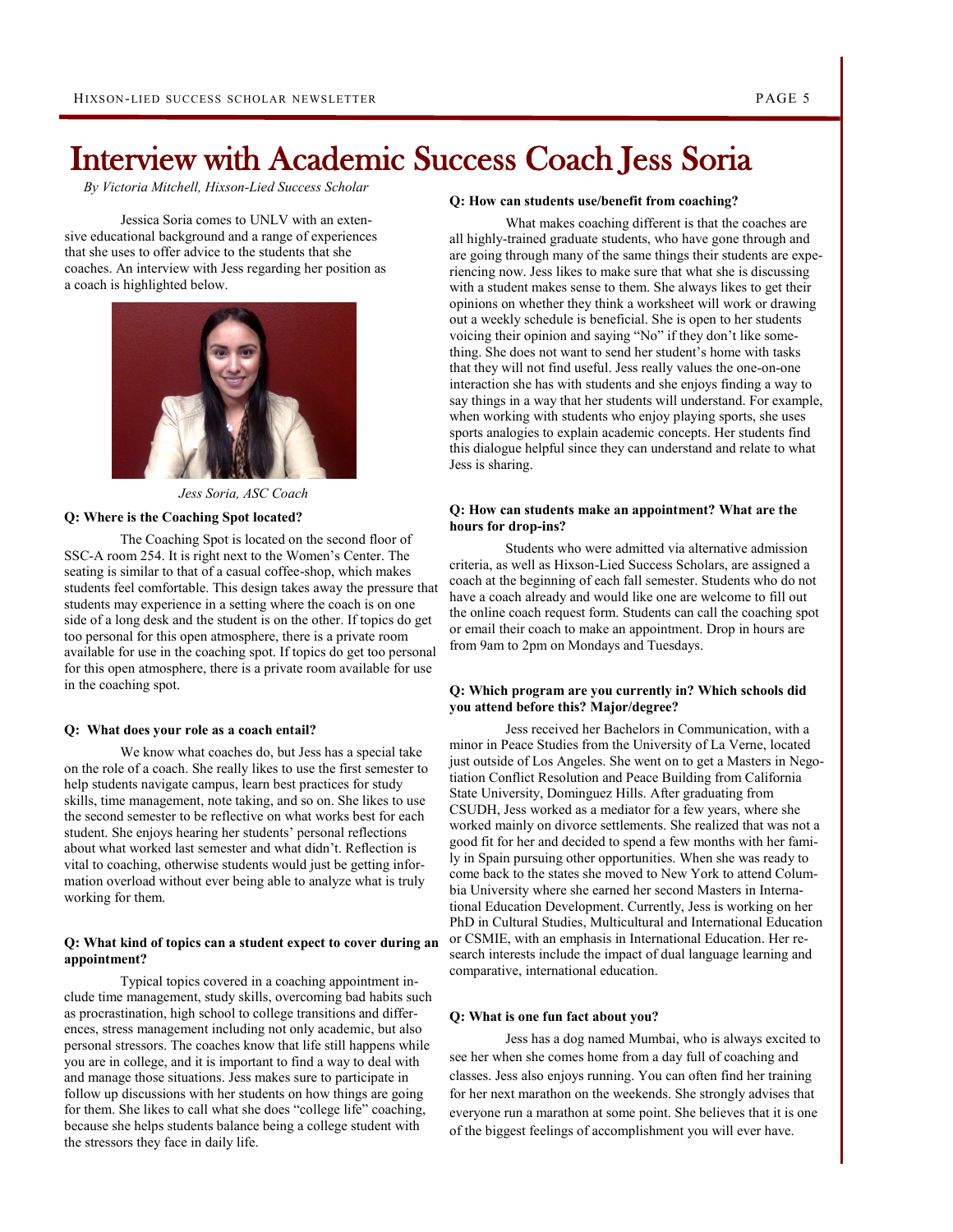## Campus Resource: The Writing Center

*By Bridget Manguiat, Hixson-Lied Success Scholar* 

For most students, research papers, and essays have been assigned since back in their younger days in middle school. While some students find no difficulty in finding the words to express their ideas, there are some that cannot help but struggle to express what they wish to convey. Not everyone can be skilled in writing composition; that is to be expected. There is nothing wrong with that nothing whatsoever. Even in college, in which we are constantly challenged with papers to work on, words can be a frustrating obstacle. So where should you go when you find yourself at a writer's block? Who to go to when you find yourself needing the extra help in producing a great paper? That's what the Writing Center is here for.

The Writing Center, as the name implies, is a place where students can go to in order to brainstorm ideas and even organize your papers. While, they will not edit any of your papers, they do help students work through and improve their writing. When it comes to writing papers, sometimes you will have the topic engraved into your head and know what you wish to write about but will have no idea how to start. On top of not knowing how to take that first step in writing the paper, the struggle might simply be in organizing your own thoughts. At times, just knowing exactly what you wish to discuss in your paper is the hardest part. Talking to someone allows a student to realize just how they want to approach their papers. The staff at the Writing Center provides advice and ideas that contribute to the structure of the paper in question.



(http://www.reviewjournal.com/life/technology/here-swhy-using-pen-paper-better-your-memory-typing)

Not only do they help with any papers that students find themselves struggling with, they can also help with building an impressive resume. Being in college, getting a job might be an option many students find themselves considering. However, sometimes figuring out how to create a resume is equally as difficult as writing a paper. Not every high school offered information on how to draft one so there are times a student, without the aid of another, does not know how to format the best version of their resume. Luckily, the Writing Center can help.

Now, the best part of the Writing Center is that their aid is completely free of charge! It's a great resource to have being in college. Walk-ins are available; however, the best way to secure a consultant is to make an appointment by calling. They can be reached at 702-895-3908. If a student has questions about something while they happen to be on campus, they can always stop by to see if



there are any consultants available. They are located at the Central Desert Complex in Building 3. These consultants spend about 45 minutes with a student to work through their papers together.

When a student visits a consultant, they should bring two hard copies of their paper—one for themselves to look over and the other for the consultant. This way, there will not be any problems in following the paper. If a student thinks they are going to need help from the Writing Center, they are recommended to consider their aid well ahead of the expected due date of the assignment because one session may not be enough time to get the paper done in time for submission. The Writing Center is open and consultants are available from 8am – 5pm Monday through Friday and 12pm-6pm on Sundays. They are closed on Saturdays.

There are many resources available for students to utilize in order to make the best paper and the Writing Center is definitely one of them. Writing is a big part of school curriculums. It would be a waste to not use that resource to help bring out the potential in your work. They most certainly help improve student's skills in writing. Even if writing just is not your forte, the aid they provide is extremely useful. Even if you find yourself an excellent writer, but suddenly hit writer's block, give the Writing Center a visit—you might just find the breakthrough you needed to get through that stressful assignment.